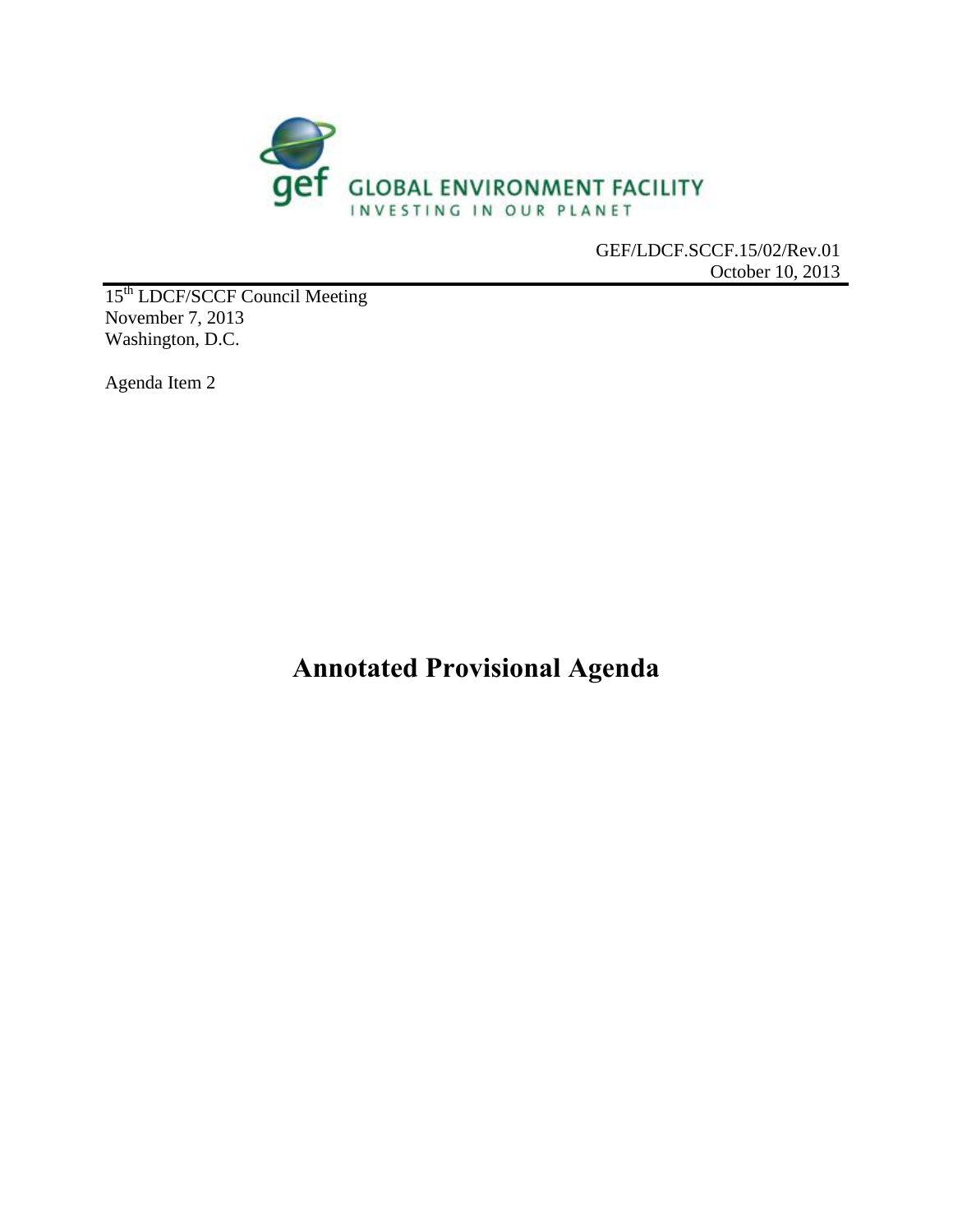| Agenda Item 1.        |    | <b>Opening of the Meeting</b><br>$(CEO \, chairs)$                                                                                                                                                                                                                                                                                                                                                                                       |
|-----------------------|----|------------------------------------------------------------------------------------------------------------------------------------------------------------------------------------------------------------------------------------------------------------------------------------------------------------------------------------------------------------------------------------------------------------------------------------------|
|                       | 1. | The meeting will be opened by Naoko Ishii, CEO and Chairperson<br>of the Facility and the elected Chairperson of the GEF Council,<br>who will act as Chairperson of the LDCF/SCCF Council.                                                                                                                                                                                                                                               |
|                       | 2. | The CEO will chair the LDCF/SCCF Council meeting during<br>discussions on agenda item 3, "Progress Report for the Least<br>Developed Countries Fund and the Special Climate Change<br>Fund", agenda item 4, "Work Program for the Special Climate<br>Change Fund", and agenda item 5, "Draft GEF Programming<br>Strategy on Adaptation to Climate Change for the Least Developed<br>Countries Fund and the Special Climate Change Fund". |
|                       | 3. | The elected Chairperson and the CEO will jointly chair the<br>LDCF/SCCF Council meeting during discussions on agenda item<br>6, "Other Business" and agenda item 7, "Joint Summary of the<br>Chairs."                                                                                                                                                                                                                                    |
| Agenda Item 2.        |    | <b>Adoption of the Agenda</b><br>$(CEO \, chairs)$                                                                                                                                                                                                                                                                                                                                                                                       |
|                       | 4. | A Provisional Agenda for consideration by the LDCF/SCCF<br>Council has been circulated to all Council Members as document<br>GEF/LDCF.SCCF.15/01/Rev.01.                                                                                                                                                                                                                                                                                 |
|                       | 5. | The LDCF/SCCF Council is invited to adopt the agenda for the<br>meeting.                                                                                                                                                                                                                                                                                                                                                                 |
| <b>Agenda Item 3.</b> |    | Progress Report for the Least Developed Countries Fund and<br>the Special Climate Change Fund<br>$(CEO \; chairs)$                                                                                                                                                                                                                                                                                                                       |
|                       | 6. | The Progress Report on the Least Developed Countries Fund and<br>the Special Climate Change Fund has been circulated to all<br>Council Members as document <i>GEF/LDCF.SCCF.15/03</i> .                                                                                                                                                                                                                                                  |
|                       | 7. | Draft Decision: The LDCF/SCCF Council, having reviewed the<br>document, GEF/LDCF.SCCF.15/03, "Progress Report for the<br>Least Developed Countries Fund and Special Climate Change<br>Fund", approved it as is and welcomed the progress made under<br>the LDCF and the SCCF.                                                                                                                                                            |
| <b>Agenda Item 4.</b> |    | Work Program for the Special Climate Change Fund<br>$(CEO \, chairs)$                                                                                                                                                                                                                                                                                                                                                                    |